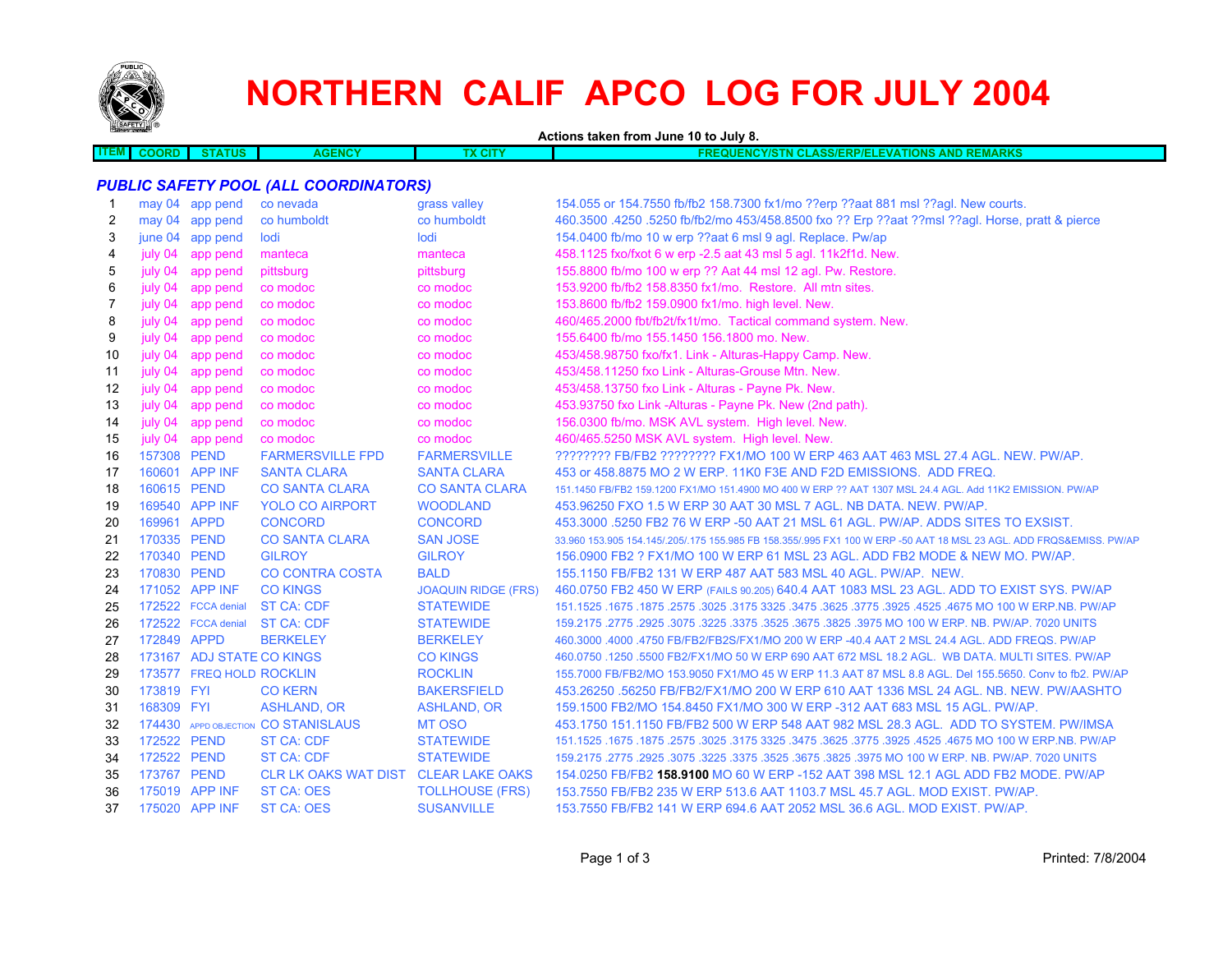| 38               | 175145 APPD |                 | <b>CO SANTA CLARA</b>                   |                                               | REDWOOD ESTATES 154.2500 FB 158.3550 FX1 82 W ERP 106 AAT 454 MSL 7 AGL. ADD NB/CORRECT SITE DATA. PW/AP                                            |  |
|------------------|-------------|-----------------|-----------------------------------------|-----------------------------------------------|-----------------------------------------------------------------------------------------------------------------------------------------------------|--|
| 39               | 175167 APPD |                 | <b>GILROY</b>                           | <b>GILROY</b>                                 | 453,9000 FB2/MO 80 W ERP -112.7 AAT 61 MSL 23 AGL, RESTORE, PW/IMSA.                                                                                |  |
| 40               | 175200 APPD |                 | <b>CO YOLO</b>                          | <b>BROOKS (YOLO)</b>                          | 154.4450 FB 159.5250 FX1 175 W ERP -76 AAT 156 MSL 36.6 AGL. ADDS TO EXIST. PW/AP.                                                                  |  |
| 41               | 175265 APPD |                 | ST CA: OES                              | <b>FELTON</b>                                 | 159.1350 FX1 80 W ERP -149 AAT 87 MSL 41 AGL, DEL 33 MHz, MINOR CHG TO EXIST, PW/AP                                                                 |  |
| 42               | 175274 APPD |                 | <b>ST CA: CHP</b>                       | <b>ATWATER</b>                                | 155.6700 FX1 398 W ERP 24.7 AAT 44.2 MSL 28.3 AGL. ADD LAW 3 OTHR MODS. PW/AP                                                                       |  |
| 43               | 175444 WDRN |                 | <b>ST CA: CHP</b>                       | <b>ATWATER</b>                                | 159.0300 FX1 398 W ERP @270° 22 AAT 44 MSL 24.4 AGL. PW/AP.                                                                                         |  |
| 44               | 175536 APPD |                 | <b>ST CA: DWR</b>                       | <b>TOLLHOUSE (FRS)</b>                        | 151.2350 FB/FB2 158 W ERP 513.6 AAT 1103.7 MSL 45.7 AGL. MINOR MODS. PW/AP                                                                          |  |
| 45               |             |                 | 175539 FCCA DENIAL ST CA: CDF           |                                               | SUSANVILLE-SAFFER MTN 151,3250 .3550 .2650 79 W ERP 695.9 AAT 2052.8 MSL 36.6 AGL, MINOR MODS ADD 151,2650 PW/AP                                    |  |
| 46               |             |                 | 175544 FCCA DENIAL ST CA: CDF           |                                               | GRENADA (ANTELOPE PK) 151.1900 .3250 FB/FB2 80 W ERP 367 AAT 1780 MSL 21.3 AGL. MINOR MODS. PW/AP                                                   |  |
| 47               | 175545 APPD |                 | <b>ST CA: CDF</b>                       | <b>TOLLHOUSE (FRS)</b>                        | 151.1600 .2650 .3850 FB/FB2 158 W ERP 513.6 AAT 1103.7 MSL 45.7 AGL. RELOCATE SAME SITE. Del 33.8 PW/AP                                             |  |
| 48               | 175573 APPD |                 | <b>ST CA: CDF</b>                       | <b>MONTEREY</b>                               | 159.1350 .1950 FX1 79 W ERP -28.7 AAT 54.9 MSL 22.9 AGL. ADD TO EXIST SYSTEM. PW/AP                                                                 |  |
| 49               | 175575 APPD |                 | <b>ST CA: CHP</b>                       |                                               | SUSANVILLE-SAFFER MTN 42,0800 .3400 60 W ERP 695.9 AAT 2052.8 MSL 36.6 AGL. MINOR MODS. PW/AP                                                       |  |
| 50               | 175576 APPD |                 | <b>ST CA: CDF</b>                       | <b>BRADLEY (MON)</b>                          | 151.4150 FB/FB2 170 W ERP 534 AAT 853.4 MSL 42.7 AGL. MINOR MODS. PW/AP                                                                             |  |
| 51               | 175577 APPD |                 | <b>ST CA: DOT</b>                       |                                               | SUSANVILLE-SAFFER MTN 47.1000 FB 36 W ERP 695.9 AAT 2052.8 MSL 36.6 AGL. MINOR MODS. PW/AP                                                          |  |
| 52               | 175594 APPD |                 | <b>ST CA: CHP</b>                       | <b>TOLLHOUSE (FRS)</b>                        | 460.4500 FB/FB2 891 W ERP 513.6 AAT 1103.7 MSL 45.7 AGL. MINIOR MODS. PW/AP                                                                         |  |
| 53               |             |                 | 174518 OFFICE HOLD JACKSON RANCHERIA    | <b>JACKSON</b>                                | 451.1750 .2750 452.2500 .4750 .6750 .9750 461.2500 .5750 FB/MO 177 W ERP 163 AAT 486 MSL 27 AGL. PW/AP                                              |  |
| 54               | 175614 APPD |                 | <b>ST CA: CDF</b>                       | <b>PINE GROVE (AMA)</b>                       | 159.2250 .3000 .3300 FX1 75 W ERP 24.7 AAT 714 MSL 12.2 AGL. MINOR MODS. PW/AP                                                                      |  |
| 55               |             |                 | 175615 FCCA DENIAL ST CA: CDF           | <b>SUSANVILLE</b>                             | 151.2500 .2800 FB 159.3000 .3300 .4050 FX1 238 W ERP -146.3 AAT 1387.4 MSL 24.4 AGL. MINOR MODS. PW/AP                                              |  |
| 56               | 175818 APPD |                 | ST CA: CHP                              | <b>OAKLAND</b>                                | 42.180 .340 FB 100 W ERP 67 AAT 9.1 MSL 73.5 AGL. ADD TO SYSTEM. PW/AP                                                                              |  |
| 57               | 175838 APPD |                 | <b>ST CA: CHP</b>                       | <b>SO LK TAHOE</b>                            | 42.3400 .4800 FB 95 W ERP -393.5 AAT 1902.6 MSL 24.4V AGL. ADD TO SYSTEM. PW/AP                                                                     |  |
| 58               | 175863 APPD |                 | ST CA: P&R                              | <b>CO HUMBOLDT</b>                            | 151.0100 FB/FB2/MO 158.9700 FX1/MO 174 W ERP VARIOUS MSL/AGL/AAT MINOR MOD. DEL 44.640 PW/AP                                                        |  |
| 59               | 175916 APPD |                 | <b>BLUE LAKE FPD</b>                    | <b>BLUE LAKE (HUM)</b>                        | 155.4000 FB2/MO 155.400 150.7750 MO 100 W ERP -236 AAT 30 MSL 43.9 AGL. MODS. PW/IMSA                                                               |  |
| 60               | 175973 APPD |                 | <b>CO SAN BENITO</b>                    | <b>CO SAN BENITO</b>                          | 458.9875 MO/MO3 2 w. Water agency. PW/AP                                                                                                            |  |
| 61               | 162826 APPD |                 | <b>BI COUNTY AMB SVC</b>                | <b>CO YUBA</b>                                | 155.2500 FB/FB2/MO 150.8050 FX1/MO (EXIST) 31 W ERP 443.1 AAT 1035 MSL 60.6 AGL. Change output chnl. Pw                                             |  |
| 62               | 176014 APPD |                 | <b>CO PLACER</b>                        | <b>CO PLACER</b>                              | 460/465.53750 MO 5 W ERP NB. 2459 & 2474 MO 2 W ERP. Bomb robot. PW/AP                                                                              |  |
| 63               | 176330 APPD |                 | <b>ST CA: OES</b>                       | <b>WOODLAND</b>                               | 159.1350 .1950 FX1 100 W ERP 53.9 AAT 21 MSL 54.9 AGL. MINOR MODS. DEL 33.66 .98 PW/AP                                                              |  |
| 64               | 176331 APPD |                 | ST CA: OES                              | <b>STATEWIDE</b>                              | 154.9200 155.4750 FB2T 110 W ERP. PW/AP                                                                                                             |  |
| 65               | 176404 PEND |                 | <b>CO PLACER</b>                        | <b>LK TAHOE AREA</b>                          | 151.0400 151.1150 FB/FB2 155.9100 156.2100 MO 250 W ERP 227 AAT 2283 MSL 27 AGL. YP/AP                                                              |  |
| 66               | 176409 PEND |                 | <b>SANTA ROSA</b>                       | <b>SANTA ROSA</b>                             | 460/465.0875 6 W ERP -54.9 AAT 24.9 MSL 7 AGL. NEW. PW/AP. IRRIGATION SYS.                                                                          |  |
| 67               |             | 176415 APP INF  | <b>ST CA: CDF</b>                       | PINE GROVE (ZION)                             | 151.4300 FB/FB2 135 W ERP 304 AAT                                                                                                                   |  |
| 68               | 176419 APPD |                 | ST CA: OES                              | <b>OROVILLE (BLOOMER)</b>                     | 153.7550 FB/FB2 204 W ERP 518.2 AAT 914.4 MSL 54.9 AGL. MINOR MODS. PW/AP                                                                           |  |
| 69               | 176421 APPD |                 | <b>ST CA: DWR</b>                       | <b>OROVILLE (BLOOMER)</b>                     | 151.2350 FB/FB2 135 W ERP 518.2 AAT 914.4 MSL 54.9 AGL. MINOR MODS. PW/AP                                                                           |  |
| 70               | 176423 APPD |                 | <b>ST CA: DOJ</b>                       | <b>OROVILLE (BLOOMER)</b>                     | 154.6800 FB/FB2 135 W ERP 518.2 AAT 914.4 MSL 54.9 AGL. MINOR MODS. PW/AP                                                                           |  |
| 71               | 176435 APPD |                 | <b>RED BLUFF</b>                        | <b>RED BLUFF</b>                              | 155.8200 FB/FB2 158.9550 MO 110 W ERP -15.8 AAT 91 MSL ?? AGL. PW/AASHTO                                                                            |  |
| 72               | 176516 PEND |                 | <b>ST CA: CDF</b>                       |                                               | PINE GROVE (AMA) ZION 151.1900 151.2650 FB/FB2 170 W ERP 304 AAT 902.2 MSL 43.3 AGL. PW/AP                                                          |  |
| 73               | 176522 APPD |                 | <b>ST CA: OES</b>                       | <b>OAKLAND</b>                                | 153.7550 FB 154.9800 FX1 100 W ERP -2.7 AAT 9.1 MSL 73.8 AGL. MINOR MODS. PW/AP                                                                     |  |
| 74               |             | 176523 APP INF  | <b>ST CA: OES</b>                       | <b>VISALIA</b>                                | 159.1350 159.1950 FX1 89 W ERP 36.6 AAT 103.6 MSL 30.5 AGL, DEL 33 MHZ, PW/AP.                                                                      |  |
| 75               | 176548 APPD |                 | <b>CO SONOMA</b>                        | <b>CO SONOMA</b>                              | 155.1000 FB/FB2/FB2T/MO 155.8350 FX1/MO 40 W ERP 428 AAT 732 MSL 74 AGL. PW/AP. RESTORE                                                             |  |
| 76               | 176551 PEND |                 | <b>CO SANTA CLARA</b>                   | <b>CO SANTA CLARA</b>                         | 155,7000 156,2100 FB/FB2 110 W ERP 108 AAT 454 MSL 41.5 AGL, MINOR MODS & ADD NB, PW/AP                                                             |  |
| 77               | 176552 APPD |                 | <b>SANGER</b>                           | <b>SANGER</b>                                 | 154.3400 FB2/MO 155.0550 MO 150.8050 FX1/MO 100 W ERP 22.6 AAT 91.4 MSL 46.0 AGL. PW/IMSA.                                                          |  |
| 78               | 176558 PEND |                 | <b>CO SANTA CLARA</b>                   | <b>CO SANTA CLARA</b>                         | 154,2500 FB2 154,1450 MO 158,3550* MO 100 W ERP 108 AAT 454,1 MSL 30.5 AGL. MINOR MODS                                                              |  |
| 470-512 MHz POOL |             |                 |                                         |                                               |                                                                                                                                                     |  |
|                  |             |                 |                                         |                                               |                                                                                                                                                     |  |
| 79<br>80         | 175131 APPD | nov 02 app pend | st ca: oes<br><b>MOBILE RELAY ASSOC</b> | bay area (coord chnl)<br><b>SAN FRANCISCO</b> | ???.???? Fb/fb2/fx1/mo ?? W erp ?? Aat ??msl ??agl. Bay inter-agency intercom.<br>490.71250 FB6/FX1T/MO 1000 W ERP 114 AAT 23 MSL 117 AGL. IG/PCIA. |  |
| 81               | 175168 APPD |                 | <b>MOBILE RELAY ASSOC</b>               | <b>SAN FRANCISCO</b>                          | 484.9625 FB6/FX1T/MO 150 W ERP 114 AAT 23 MSL 117 AGL. IG/PCIA.                                                                                     |  |